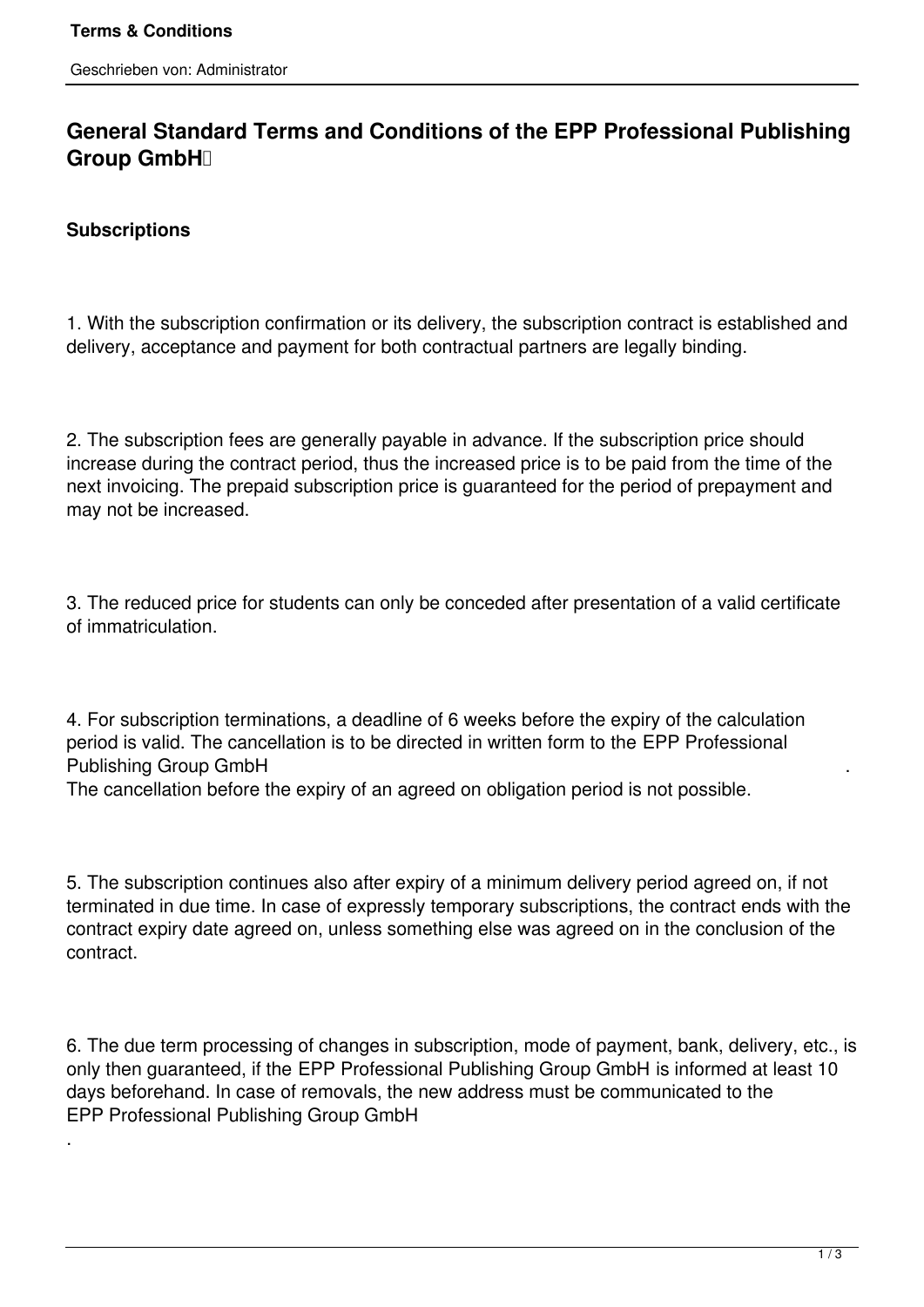7. The delivery ensues free domicile. Delivery defects are to be reported without delay. In case of non-deliveries, delayed deliveries or physical damages in the course of delivery, the B + B Media Company GmbH only is liable for intent or gross negligence..

### **Single copy orders**

8. If a single copy is ordered, thus EPP Professional Publishing Group GmbH will deliver the most up-to-date or the next obtainable issue.

#### **Delivery**

9. The delivery begins with the date named in the order. With orders lacking any stated date, the quickest possible start of delivery is valid.

10. All information on the delivery period is non binding.

#### **Data protection**

11. The data stored for the order processing is treated according to the valid legal provisions on data protection.

#### **Final clause**

12. Domicile of the EPP Professional Publishing Group GmbH is 80333 München, Residenzstraße 27. In case of legal action with business transactions with merchants, legal persons under public law or with public law special properties, the place of